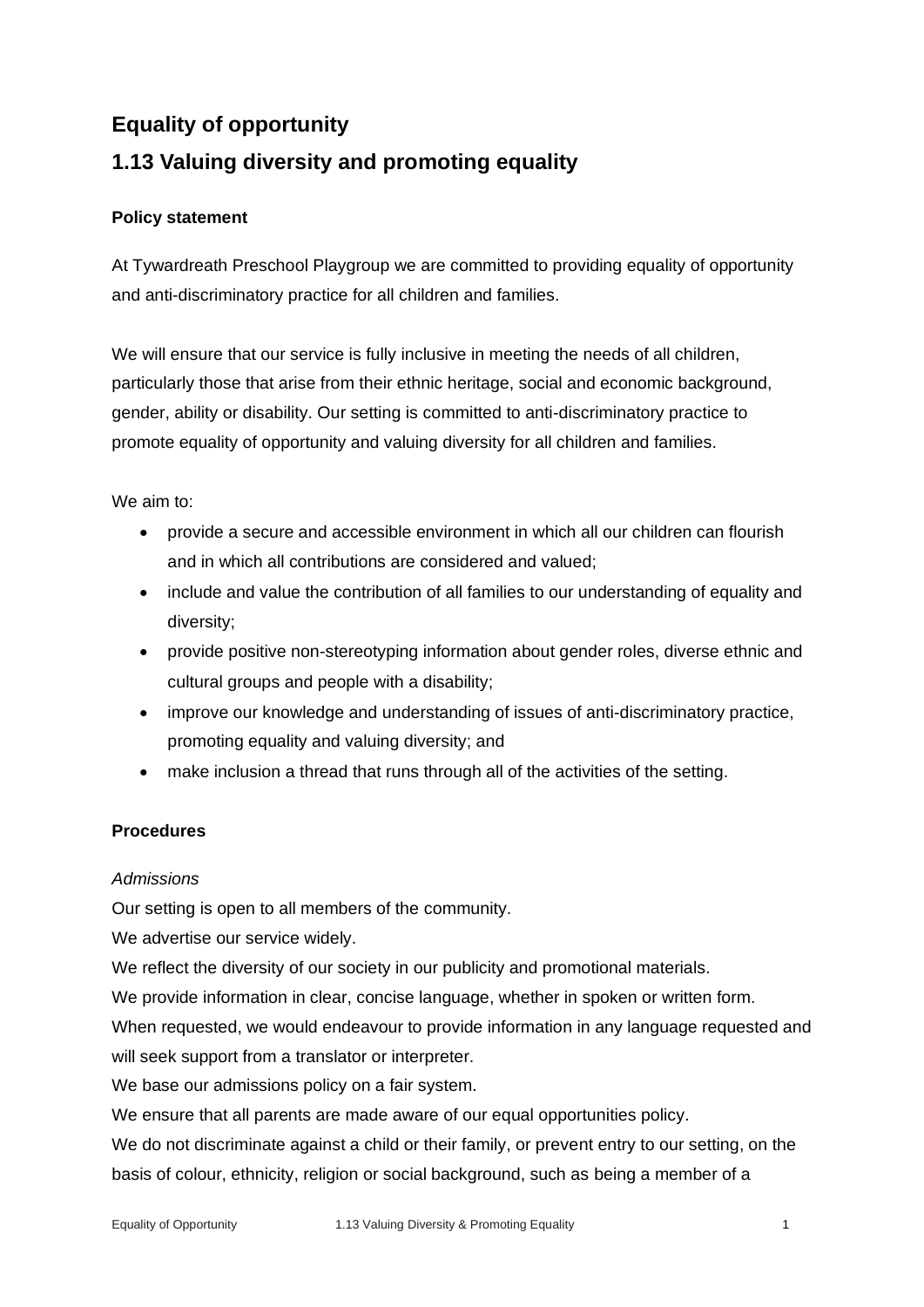travelling community or an asylum seeker.

We do not discriminate against a child with a disability or refuse a child entry to our setting for reason relating to disability.

We develop an action plan to ensure that people with disabilities can participate successfully in the services offered by the setting and in the curriculum offered.

We take action against any discriminatory behaviour by staff or parents. Displaying of openly discriminatory and possibly offensive materials, name calling, or threatening behaviour are unacceptable on or around the premises and will be dealt with in the strongest manner.

#### *Employment*

Posts are advertised and all applicants are judged against explicit and fair criteria.

Applicants are welcome from all backgrounds and posts are open to all.

We may use the exemption clauses in relevant legislation to enable the service to best meet the needs of the community.

The applicant who best meets the criteria is offered the post, subject to references and DBS check by the vetting an barring scheme. This ensures fairness in the selection process. All job descriptions include a commitment to promoting equality and recognising and respecting diversity as part of their specifications.

We monitor our application process to ensure that it is fair and accessible.

#### *Training*

We seek out training opportunities for staff and volunteers to enable them to develop antidiscriminatory and inclusive practices, which enable all children to flourish.

We ensure that staff are confident and fully trained in administering relevant medicines and performing invasive care procedures when these are required.

We review our practices to ensure that we are fully implementing our policy for promoting equality, valuing diversity and inclusion.

#### *Curriculum*

The curriculum offered in the setting encourages children to develop positive attitudes about themselves as well as to people who are different from themselves. It encourages children to empathise with others and to begin to develop the skills of critical thinking.

Our environment is as accessible as possible for all visitors and service users. If access to the settings is found to treat disabled children or adults less favourably then we make reasonable adjustments to accommodate the needs of disabled children and adults. We do this by:

• making children feel valued and good about themselves;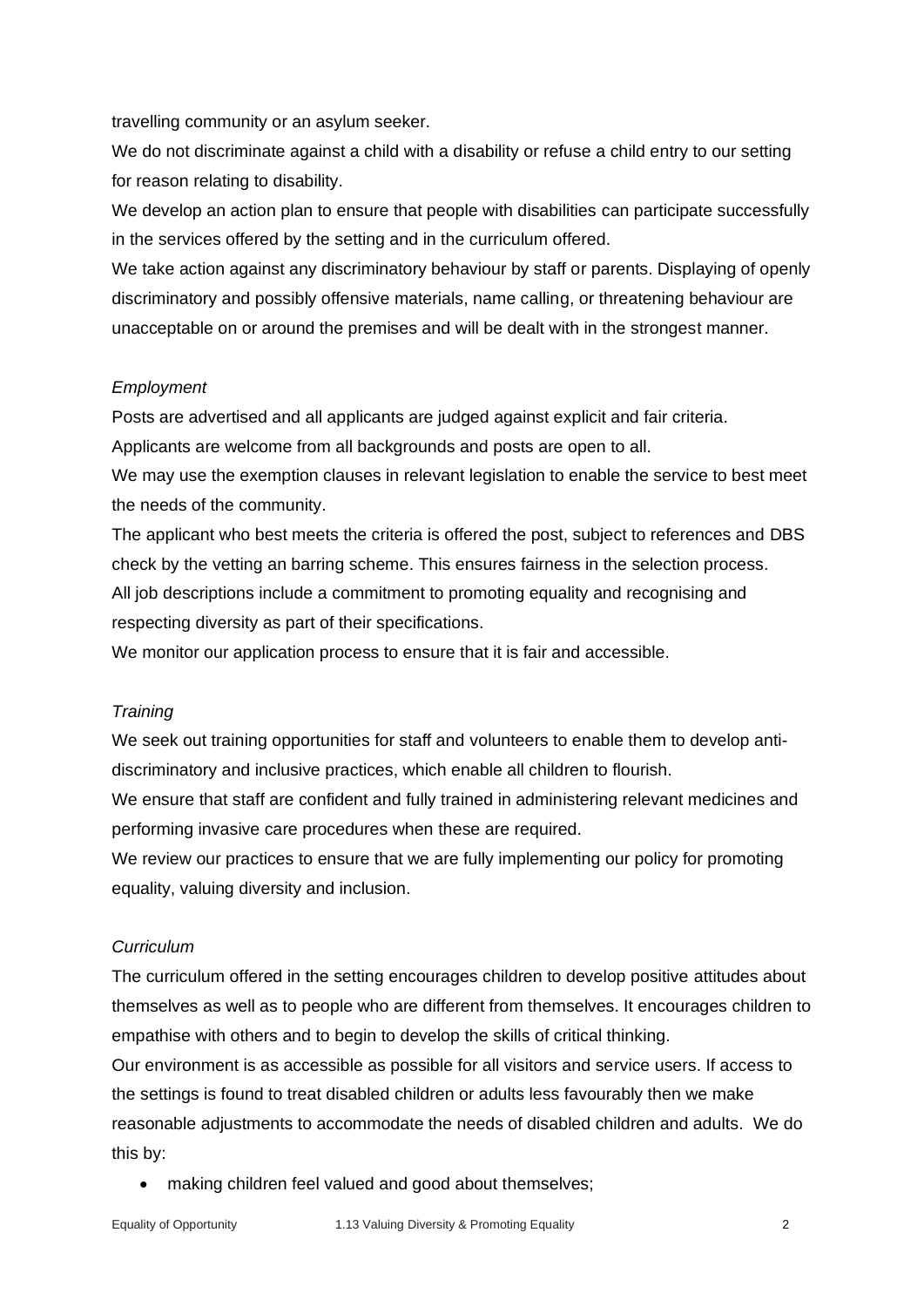- ensuring that children have equality of access to learning;
- undertaking an access audit to establish if the setting is accessible to all children;
- making adjustments to the environment and resources to accommodate a wide range of learning, physical and sensory impairments;
- ensuring all children are included in physical activities by inclusion, regardless of their ability;
- adapting, seeking and providing support where required;
- making appropriate provision within the curriculum to ensure each child receives the widest possible opportunity to develop their skills and abilities, e.g. recognising the different learning styles of girls and boys;
- positively reflecting the widest possible range of communities in the choice of resources;
- avoiding stereotypes or derogatory images in the selection of books or other visual materials;
- celebrating a wide range of festivals;
- creating an environment of mutual respect and tolerance;
- differentiating the curriculum to meet children's special educational needs;
- helping children to understand that discriminatory behaviour and remarks are hurtful and unacceptable;
- ensuring that the curriculum offered is inclusive of children with special educational needs and children with disabilities;
- ensuring that children learning English as an additional language have full access to the curriculum and are supported in their learning; and
- ensuring that children speaking languages other than English are supported in the maintenance and development of their home languages.

# *Valuing diversity in families*

We welcome the diversity of family lifestyles and work with all families.

We encourage children to contribute stories of their everyday life to the setting.

We encourage parents/carers to take part in the life of the setting and to contribute fully. For families who speak languages in addition to English, we will develop means to ensure their full inclusion.

# *Food*

We work in partnership with parents to ensure that the medical, cultural and dietary needs of children are met.